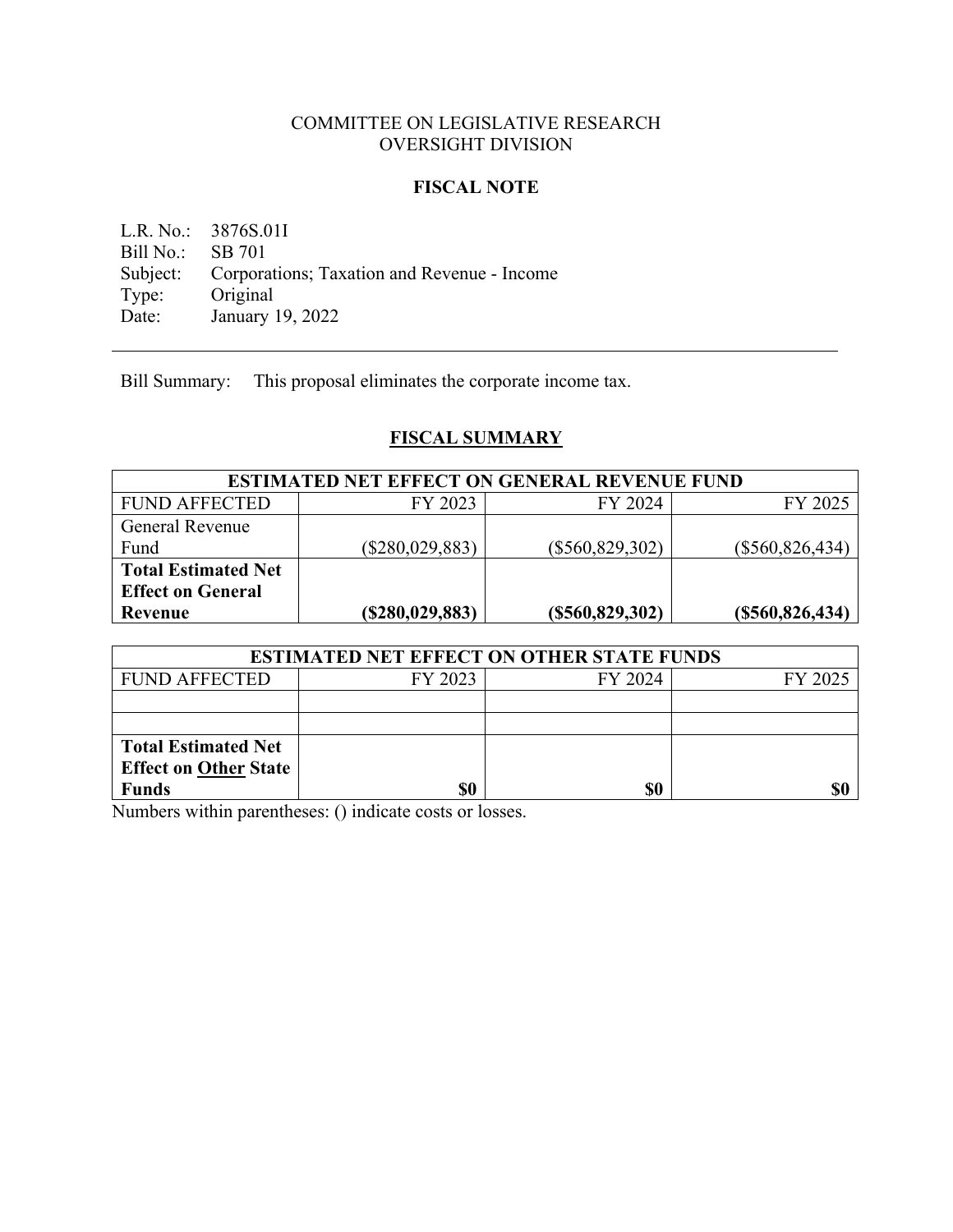| <b>ESTIMATED NET EFFECT ON FEDERAL FUNDS</b> |         |         |         |  |
|----------------------------------------------|---------|---------|---------|--|
| <b>FUND AFFECTED</b>                         | FY 2023 | FY 2024 | FY 2025 |  |
|                                              |         |         |         |  |
|                                              |         |         |         |  |
| <b>Total Estimated Net</b>                   |         |         |         |  |
| <b>Effect on All Federal</b>                 |         |         |         |  |
| <b>Funds</b>                                 | \$0     | \$0     | \$(     |  |

| <b>ESTIMATED NET EFFECT ON FULL TIME EQUIVALENT (FTE)</b> |         |         |         |  |  |
|-----------------------------------------------------------|---------|---------|---------|--|--|
| <b>FUND AFFECTED</b>                                      | FY 2023 | FY 2024 | FY 2025 |  |  |
| <b>FTE Changes DOR</b>                                    | -4 FTE  | -4 FTE  | -4 FTE  |  |  |
| <b>Total Estimated Net</b>                                |         |         |         |  |  |
| <b>Effect on FTE</b>                                      | - 4 FTE | - 4 FTE | -4 FTE  |  |  |

- $\boxtimes$  Estimated Net Effect (expenditures or reduced revenues) expected to exceed \$250,000 in any of the three fiscal years after implementation of the act or at full implementation of the act.
- $\Box$  Estimated Net Effect (savings or increased revenues) expected to exceed \$250,000 in any of the three fiscal years after implementation of the act or at full implementation of the act.

| <b>ESTIMATED NET EFFECT ON LOCAL FUNDS</b> |         |                 |                 |
|--------------------------------------------|---------|-----------------|-----------------|
| <b>FUND AFFECTED</b>                       | FY 2023 | FY 2024         | FY 2025         |
| <b>Local Government</b>                    | \$0     | (S37, 845, 089) | (S37, 845, 089) |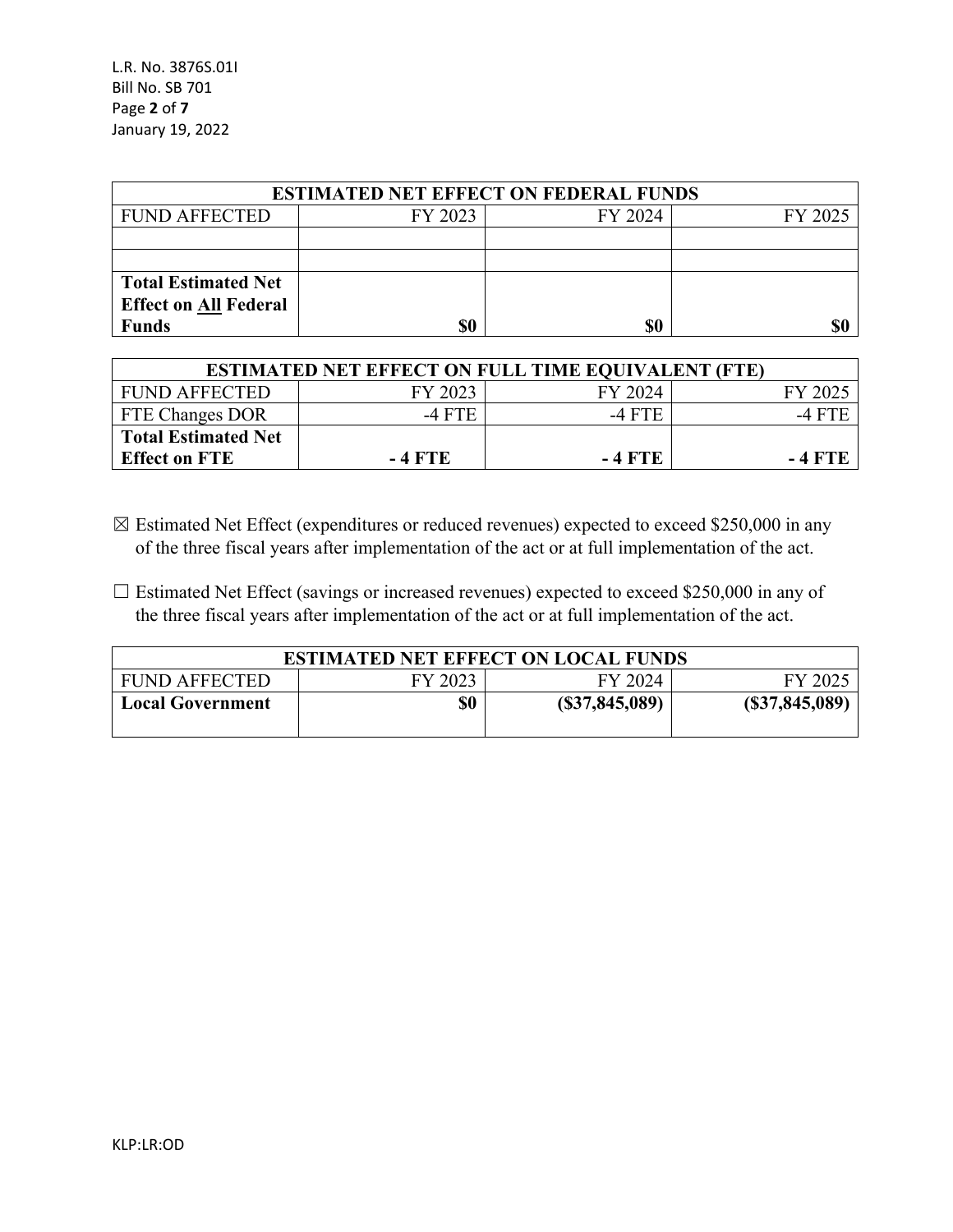## **FISCAL ANALYSIS**

### ASSUMPTION

Officials from the **Office of Administration – Budget & Planning Division (B&P)** note this proposal will impact the calculation under Article X, Section 18(e).

B&P states this proposal would eliminate the corporate income tax beginning with tax year 2023. B&P notes that the corporate tax rate was reduced to 4.0% on January 1, 2020.

In FY21, accounting for the delayed income tax payments, net corporate tax collections were \$560,259,566 at a tax rate of 4.0%.

B&P estimates that eliminating the corporate income tax could reduce GR by \$560,259,566 beginning with tax year 2023. However, because this proposal would take effect January 1, corporations would adjust their declarations payments during FY23. Based on historic remittance patterns, B&P notes that corporate income tax collections are split 50/50 between fiscal years. Table 1 shows the estimate impact on general revenue by fiscal year.

Table 1: Impact to GR from Corporate Rate Reduction

|      | <b>FY23</b> | FY24                                                      | <b>FY25</b> |
|------|-------------|-----------------------------------------------------------|-------------|
| GR   |             |                                                           |             |
| Loss |             | $(\$280,129,783)$   $(\$560,259,566)$   $(\$560,259,566)$ |             |

#### Financial Institutions Tax

B&P notes that under Section 148.720, RSMo, the financial institutions tax (formerly known as the bank franchise taxes) (Sections 148.030, 148.140, and 148.620, RSMo.) shall be reduced by a proportional amount to any reduction in the corporate income tax. Such reduction shall occur in the calendar year in which the corporate tax rate is reduced.

Therefore, beginning with tax year 2023, the financial institutions tax rate would be eliminated when the corporate tax rate is reduced by 100% in tax year 2023. B&P notes that the current bank franchise tax rate is 4.48% as of January 1, 2020.

In FY21, financial institutions tax collections were \$38,617,438 at a tax rate of 4.48%.

B&P notes that the financial institutions tax is distributed to GR (2%) and local funds (98%) on an annual basis and that tax payments for tax year 1 are distributed in FY2. For example: tax payments for 2023 will be collected and distributed during FY24. Table 2 shows the estimated impact on state and local funds by fiscal year.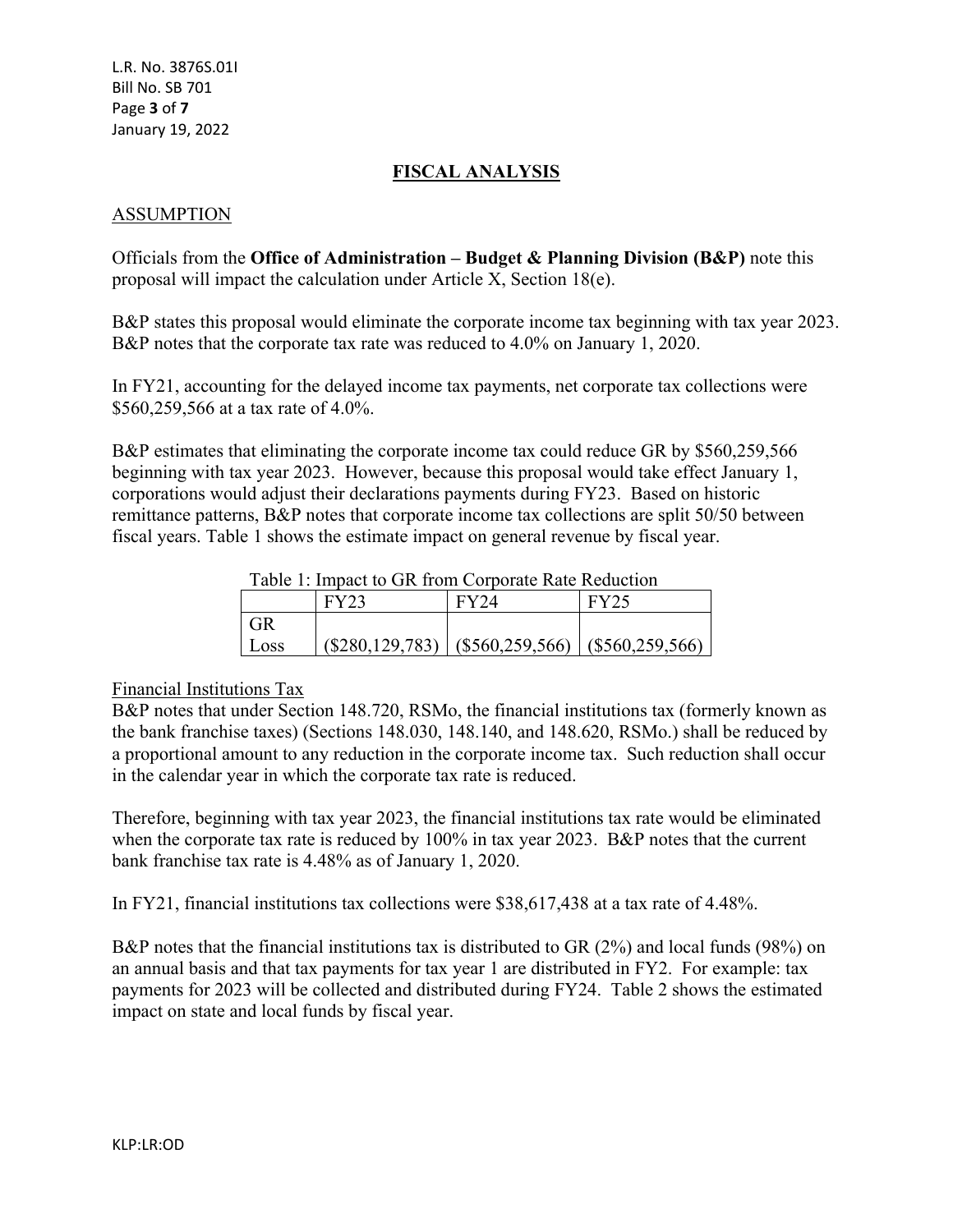L.R. No. 3876S.01I Bill No. SB 701 Page **4** of **7** January 19, 2022

#### ASSUMPTION (continued)

| Table 2: State and Local Impact from Brank |
|--------------------------------------------|
| <b>Franchise Tax Reduction</b>             |

| <b>Funds</b>   |             |                  |                  |
|----------------|-------------|------------------|------------------|
| impact         | <b>FY23</b> | FY24             | <b>FY25</b>      |
| GR(2%)         | \$0         | $(\$772,349)$    | $(\$772,349)$    |
| Local $(98\%)$ | \$0         | $(\$37,845,089)$ | $(\$37,845,089)$ |

Summary

B&P estimates that this proposal will reduce TSR and GR by \$280,129,783 in FY23. Once fully implemented in FY24, this proposal will annually reduce TSR and GR by \$561,031,915. This proposal will also reduce local funds by \$37,845,089 annually once fully implemented. Table 3 shows the impacts by state and local fund by fiscal year.

| Table 3: State and Local Impact from Corporate Rate Reduction |  |  |
|---------------------------------------------------------------|--|--|
|---------------------------------------------------------------|--|--|

|                                | <b>FY23</b> | <b>FY24</b>                                           | <b>FY25</b>    |
|--------------------------------|-------------|-------------------------------------------------------|----------------|
| <b>State Impact</b>            |             |                                                       |                |
| Corporate Tax Rate             |             |                                                       |                |
| Reduction                      |             | $(\$280,129,783)$ $(\$560,259,566)$ $(\$560,259,566)$ |                |
| <b>Bank Franchise Tax Rate</b> |             |                                                       |                |
| Reduction                      | \$0         | (\$772,349)                                           | (\$772,349)    |
| <b>Total GR Loss</b>           |             | $(\$280,129,783)$ $(\$561,031,915)$ $(\$561,031,915)$ |                |
|                                |             |                                                       |                |
| <b>Local Impact</b>            |             |                                                       |                |
| <b>Bank Franchise Tax Rate</b> |             |                                                       |                |
| Reduction                      | \$0         | $(\$37,845,089)$                                      | (\$37,845,089) |

Officials from the **Missouri Department of Revenue (DOR)** state this proposed legislation would eliminate the Missouri corporate income tax for all tax years beginning on or after January 1, 2023. The corporate rate is currently 4%. FY 2021 net collections were \$560,529,566. Since this proposal is effective January 1, 2023 it is assumed only 6 months of collections will be impacted in FY 2023.

|         | Loss to GR          |
|---------|---------------------|
| FY 2023 | $(\$280, 129, 783)$ |
| FY 2024 | $(\$560, 259, 566)$ |
| FY 2025 | $(\$560,259,566)$   |

Per Section 148.720, whenever there is a reduction in the corporate tax rate there shall be a proportional decrease in the financial institutions tax. This proposal would be a 100% reduction in the corporate tax so the financial institutions tax would also have a 100% decrease. The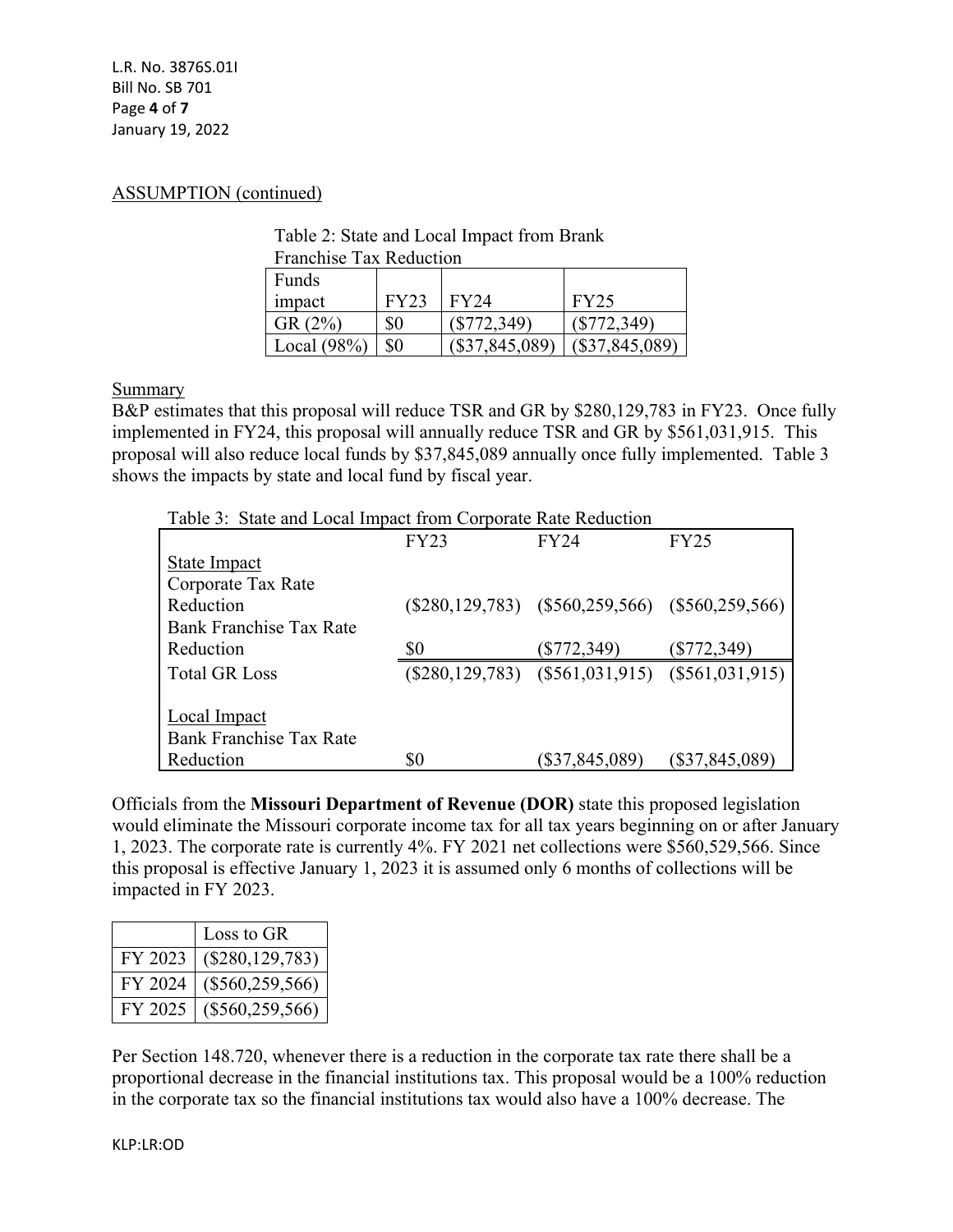L.R. No. 3876S.01I Bill No. SB 701 Page **5** of **7** January 19, 2022

financial institutions tax is currently 4.48% with 98% f it distributed to locals and 2% retained by general revenue. Per Section 148.720 the reduction in the financial institutions tax is reduced in the following year. The loss is estimated to be: ASSUMPTION (continued)

|                  |                     | Loss to GR $\vert$ Loss to Locals |
|------------------|---------------------|-----------------------------------|
| $FY$ 2023   0.00 |                     | 0.00                              |
|                  | FY 2024 $(772,349)$ | (37, 845, 089)                    |
|                  | FY 2025 $(772,349)$ | (37, 845, 089)                    |

Therefore the impact from the elimination of the corporate and financial institutions tax rate is estimated to be:

Total Loss from Corporate and FIT

| Loss To $ GR $ |                                                  | Locals |
|----------------|--------------------------------------------------|--------|
|                | FY 2023 $(280, 129, 783.00)$ 0.00                |        |
|                | FY 2024   $(561,031,915.00)$   $(37,845,089.00)$ |        |
|                | FY 2025 $(561,031,915.00)$ $(37,845,089.00)$     |        |

This proposal will no longer require the DOR to maintain its 4 FTE that handle the correspondence and manual review of the corporate or financial institutions tax returns. While this proposal eliminates the tax rate for the corporate and financial institutions, it does not remove their requirement to file a return so the Department's processing staff will still be necessary to handle the entry of the returns.

**Oversight** does not currently have the resources and/or access to state tax data. Oversight is unable to produce an independent revenue estimate and is unable to verify the revenue estimates provided by B&P and DOR.

For purposes of this fiscal note, Oversight will report the revenue reduction(s) to GR and Local Political Subdivisions equal to the amount(s) estimated by B&P and DOR.

Officials from the **Department of Commerce and Insurance (DCI)** assume the proposal will have no fiscal impact on their organization. **Oversight** does not have any information to the contrary. Therefore, Oversight will reflect a zero impact in the fiscal note.

**Oversight** assumes there may be some administrative savings to DCI if the financial institutions tax is eliminated. Oversight will continue to research this possibility with DCI.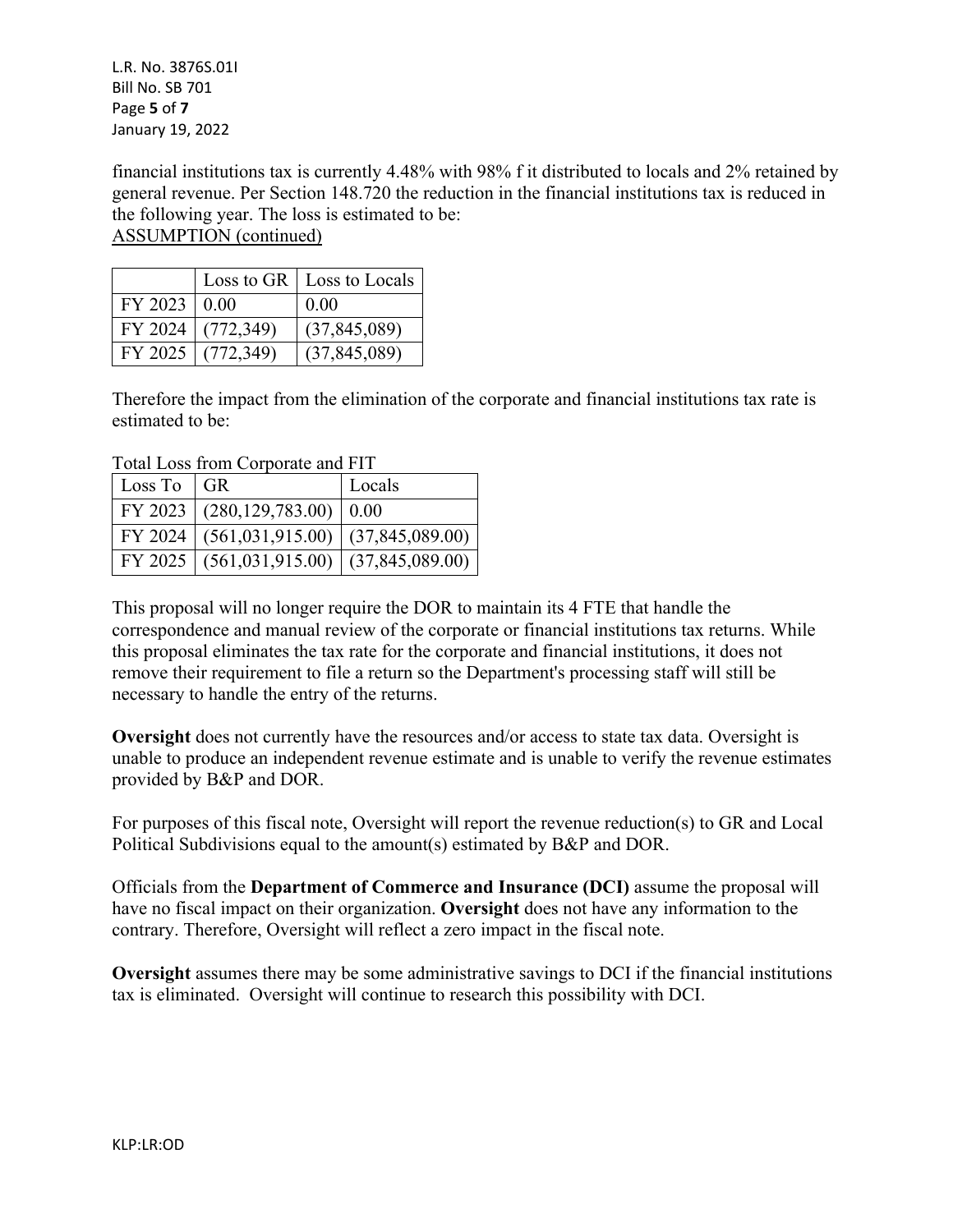| FISCAL IMPACT - State Government    | FY 2023<br>$(10 \text{ Mo.})$ | FY 2024             | FY 2025           |
|-------------------------------------|-------------------------------|---------------------|-------------------|
|                                     |                               |                     |                   |
| <b>GENERAL REVENUE FUND</b>         |                               |                     |                   |
| Revenue Loss - §143.071 Elimination | $(\$280, 129, 783)$           | $(\$560, 259, 566)$ | $(\$560,259,566)$ |
| of corporate income tax             |                               |                     |                   |
|                                     |                               |                     |                   |
| Revenue Loss - §148.720 Decrease of | \$0                           | $(\$772,349)$       | $(\$772,349)$     |
| financial institutions tax          |                               |                     |                   |
|                                     |                               |                     |                   |
| Savings - DOR                       |                               |                     |                   |
| Personal Service                    | \$52,656                      | \$107,418           | \$109,567         |
| <b>Fringe Benefits</b>              | \$47,244                      | \$95,195            | \$95,915          |
| <b>Total Savings - DOR</b>          | \$99,900                      | \$202,613           | \$205,481         |
| FTE Changes DOR                     | $-4$ FTE                      | $-4$ FTE            | $-4$ FTE          |
|                                     |                               |                     |                   |
| <b>ESTIMATED NET EFFECT ON</b>      |                               |                     |                   |
| <b>GENERAL REVENUE FUND</b>         | (S280, 029, 883)              | (S560, 829, 302)    | (S560, 826, 434)  |

| FISCAL IMPACT - Local Government                                                | FY 2023<br>$(10 \text{ Mo.})$ | FY 2024          | FY 2025          |
|---------------------------------------------------------------------------------|-------------------------------|------------------|------------------|
| <b>LOCAL POLITICAL</b><br><b>SUBDIVISIONS</b>                                   |                               |                  |                  |
| Revenue Loss - §148.720 Decrease of<br>financial institutions tax               | <u>\$0</u>                    | $(\$37,845,089)$ | $(\$37,845,089)$ |
|                                                                                 |                               |                  |                  |
| <b>ESTIMATED NET EFFECT ON</b><br><b>LOCAL POLITICAL</b><br><b>SUBDIVISIONS</b> | <u>\$0</u>                    | (S37, 845, 089)  | (S37, 845, 089)  |

## FISCAL IMPACT – Small Business

This proposed legislation could positively impact any small business that is obligated to pay Corporate Income Tax or Bank Franchise Tax, as such small business would pay a reduced amount of such tax(es) for Tax Year 2023 and would not pay any such tax(es) each year thereafter.